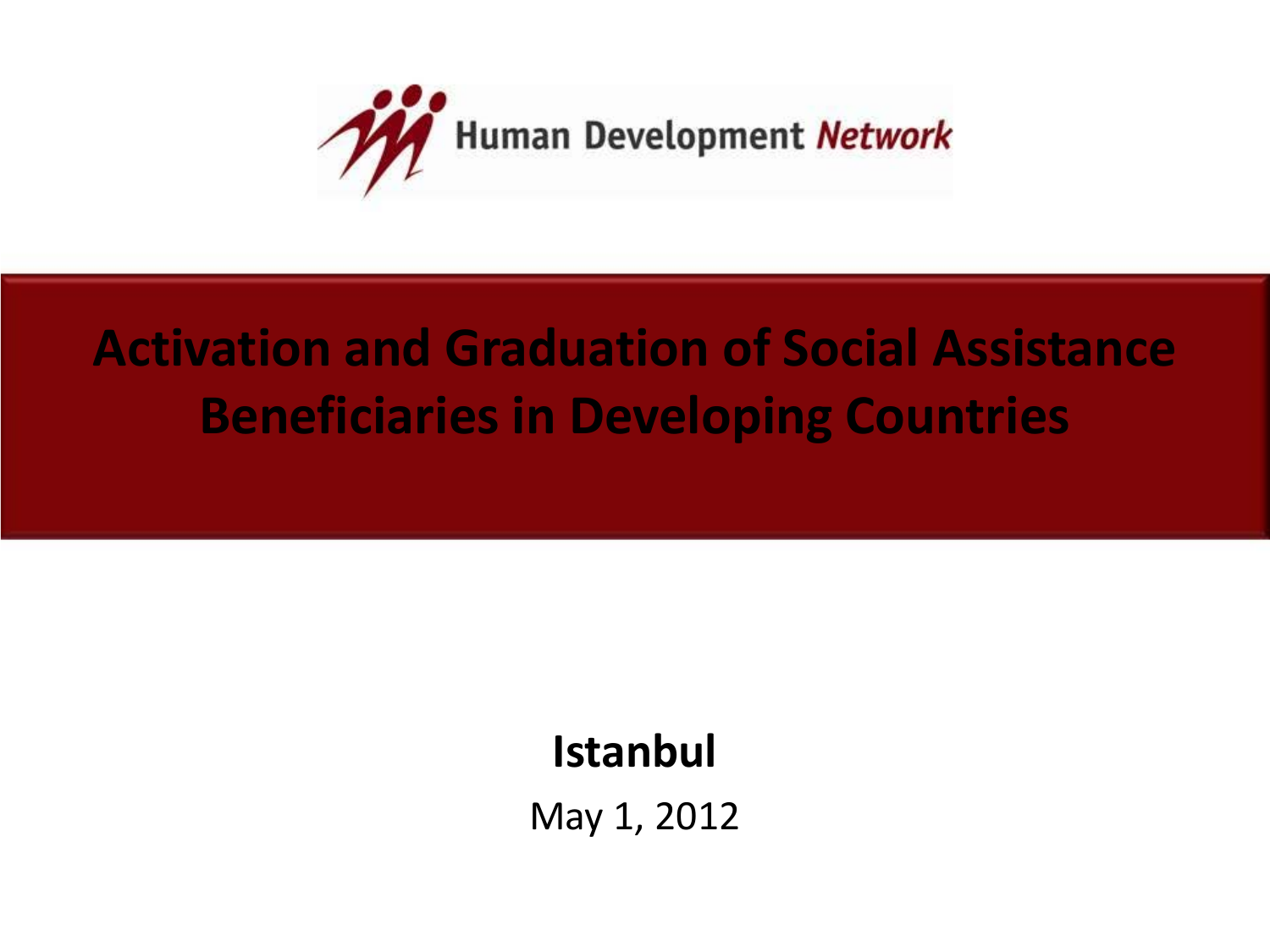

# Activation and graduation: semantics

- Both imply pro-active strategies
	- The ultimate goal is to improve employability and productivity
	- Both aim at supporting beneficiaries to move to self-sufficiency
- Regional differences in terminology due to different contexts and trajectories of social protection policies/ programs
- Graduation strategies  $-$  a relatively recent entry in the social policy discourse (and still a 'fuzzy' concept)
	- Alternative operational definitions
	- … from the narrow ones that emphasize program "exit"
	- … to the broader ones that focus on moving out of vulnerability and extreme poverty into more productive and resilient livelihoods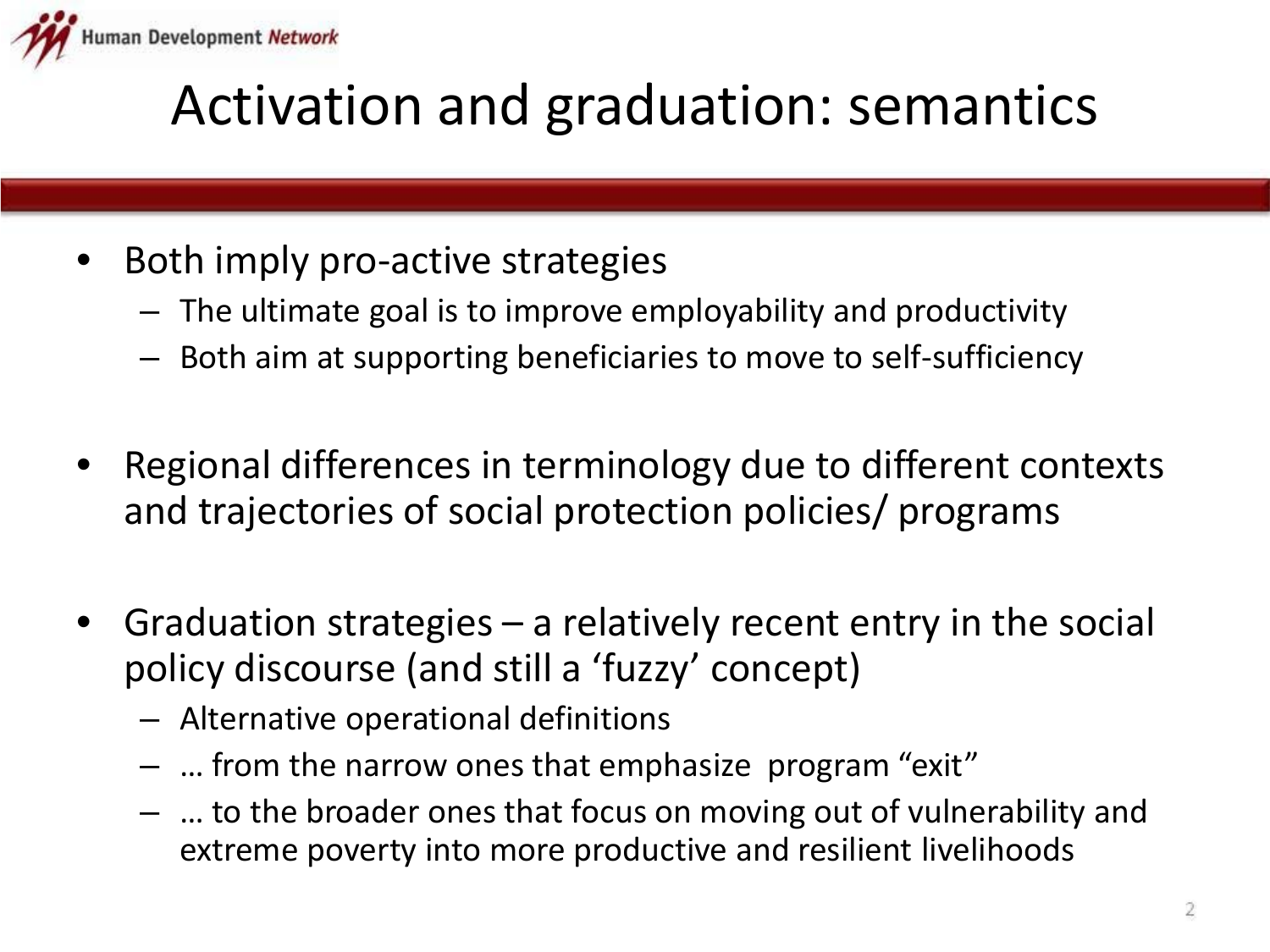

Growing interest for activation and graduation measures for social assistance recipients in developing countries

#### Main drivers

- independent and sustainable livelihoods for the poor
- but also some *concerns*
	- fiscal
	- dependency
	- political economy
	- informality

#### **The scope for activation**



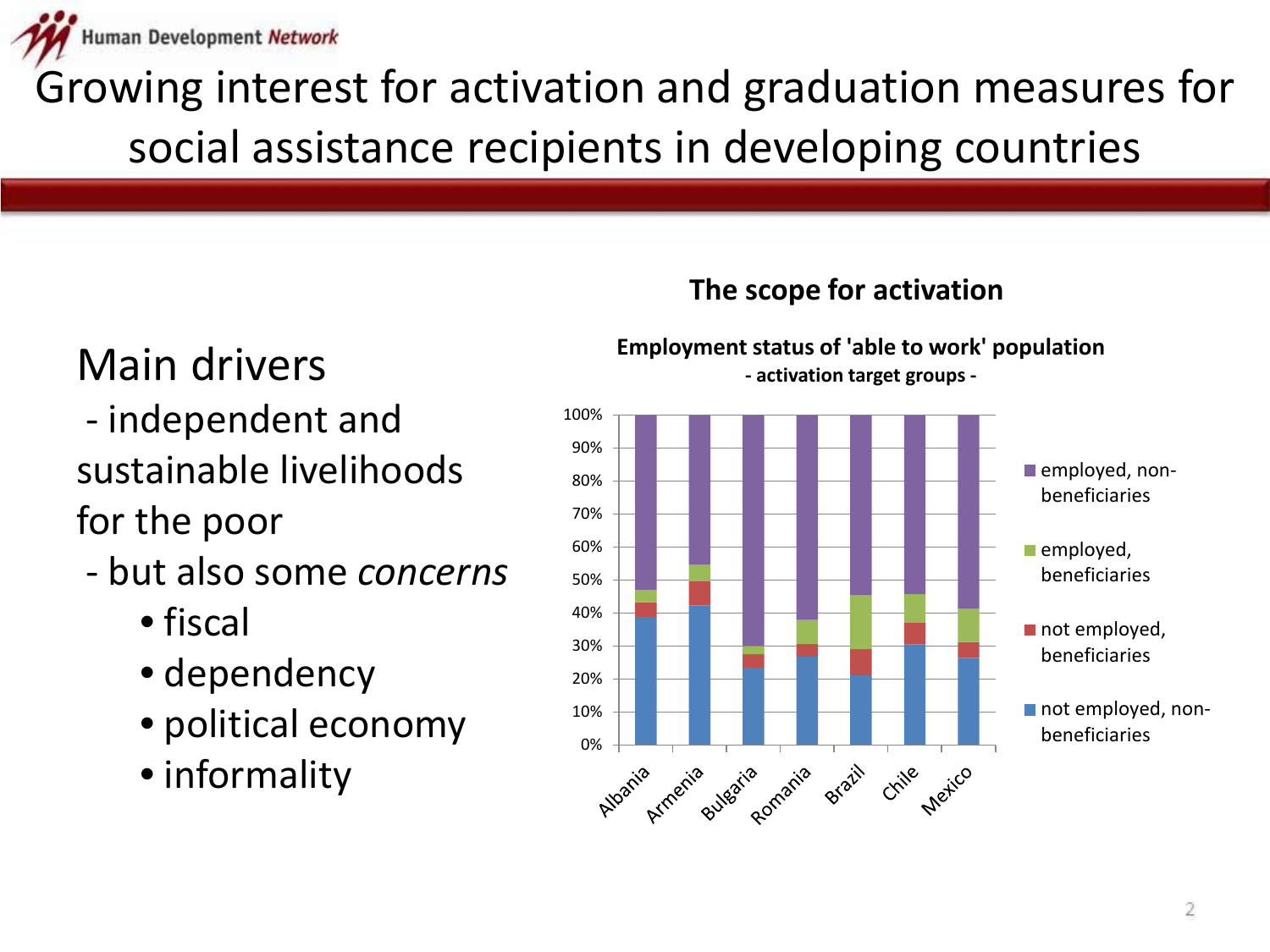

Activation and Graduation of Social Assistance Beneficiaries Some Frequently Asked Questions

- What works?
- How to …
- … target the right measures to the right people
- … link (and match) beneficiaries to available services
- … identify/ map the (gaps in) service supply
- … coordinate between agencies and across levels of government
- … monitor service provision
- … determine readiness to exit assistance
- What are the costs?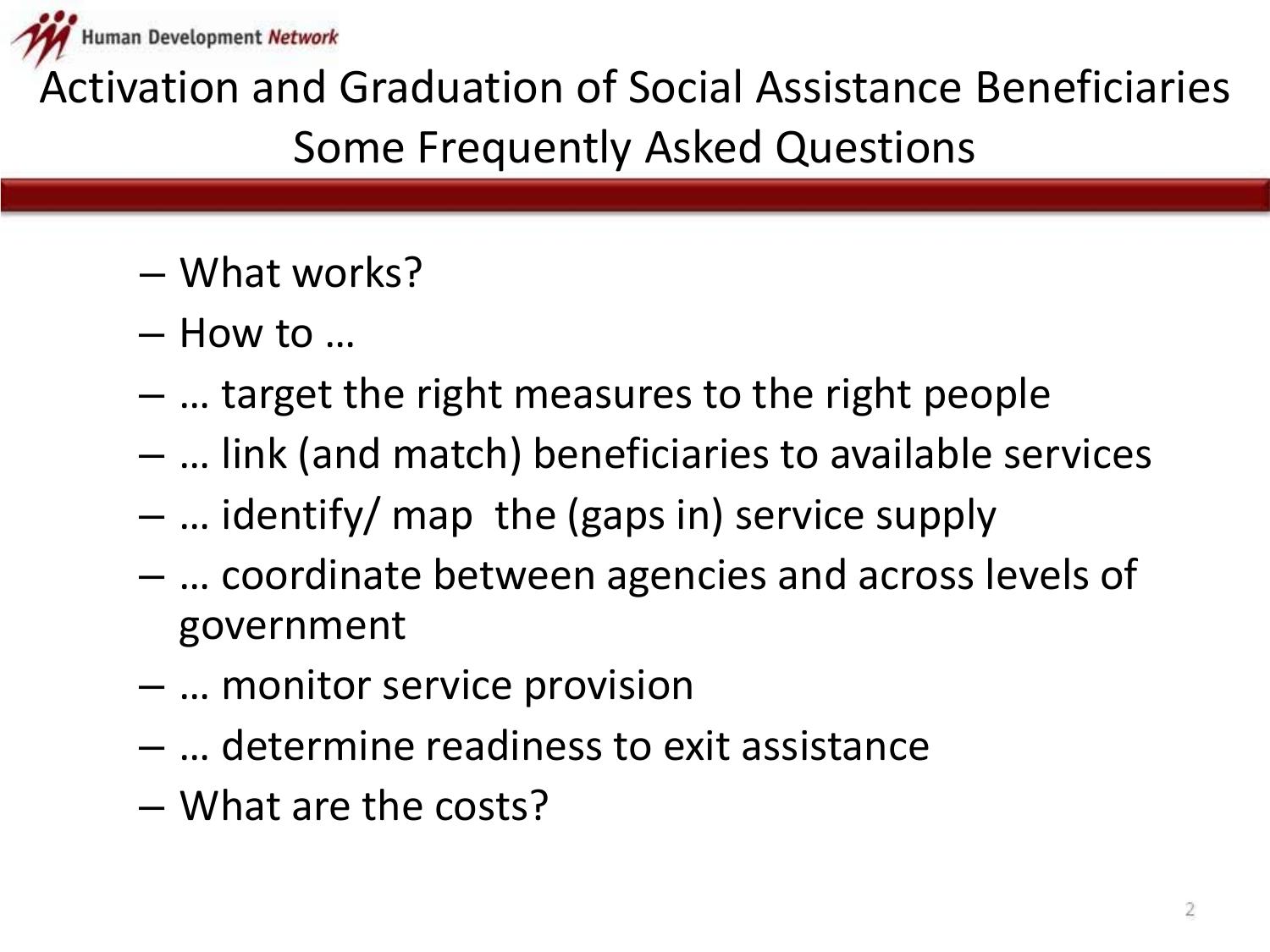

#### Are concerns always justified?

- **Dependency** 
	- Can beneficiaries in developing world afford inactivity?
	- Barriers and dependency
- Evidence (developing world):
	- mixed evidence of impacts of social assistance on work incentives and labor supply
	- in most cases no negative impact was found; rather the opposite in some cases (e.g., Brazil)

0% 10% 20% 30% 40% 50% 60% Albania Armenia Bulgaria Romania Brazil Chile Mexico  $\blacksquare$  beneficiaries  $\blacksquare$  non beneficiaires



#### **Unemployed (ILO) in the first quintile**

**Share of inactive labor force in the bottom quintile**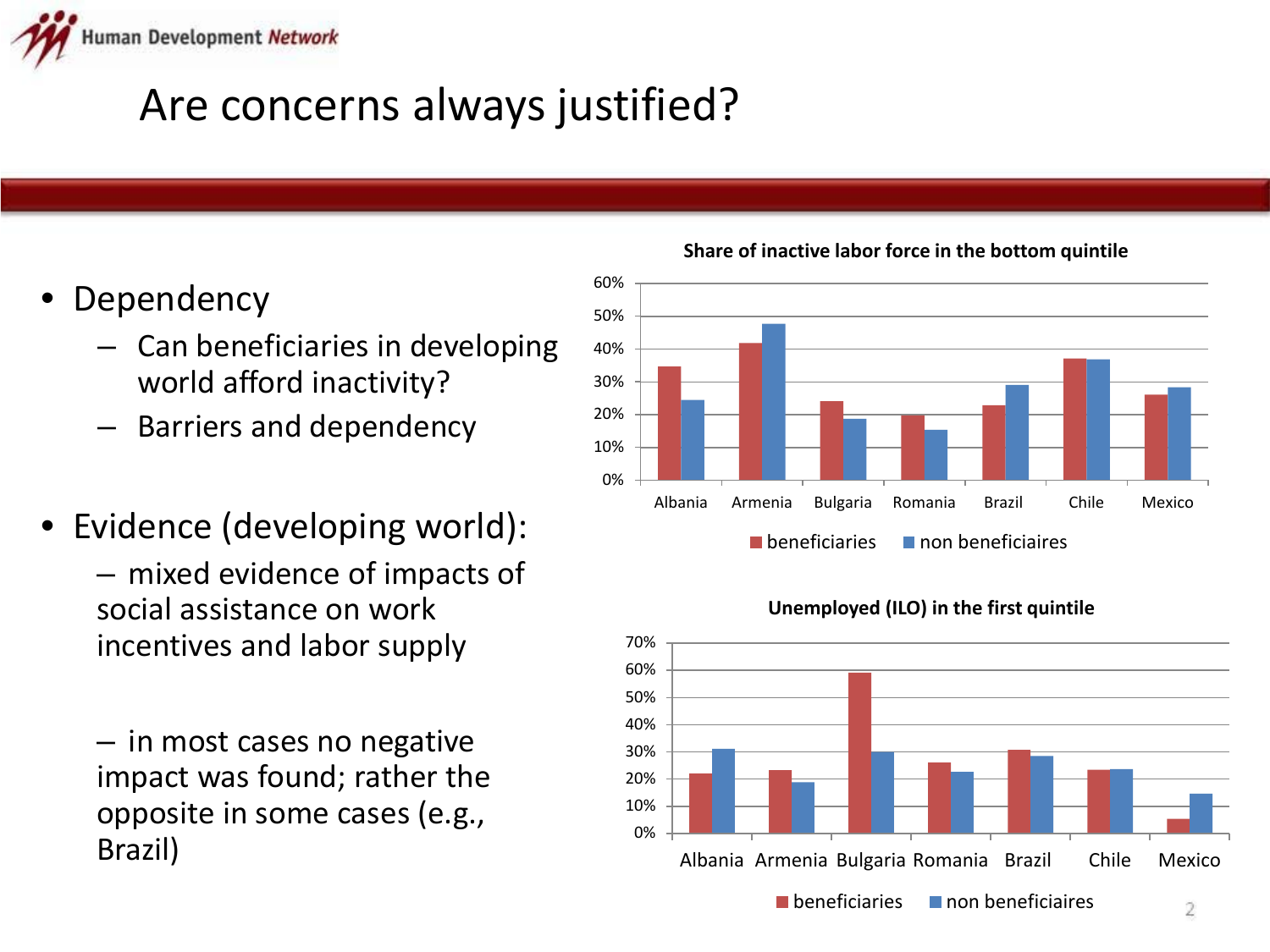

### Are concerns always justified?

- **Generosity** 
	- Dilemma: disincentives vs. benefit dilution
- Informality
	- Are cash transfers contributing?
	- Low productivity trap but also buffer against poverty



#### **Share of employed adults from the first quintile working in the informal sector**

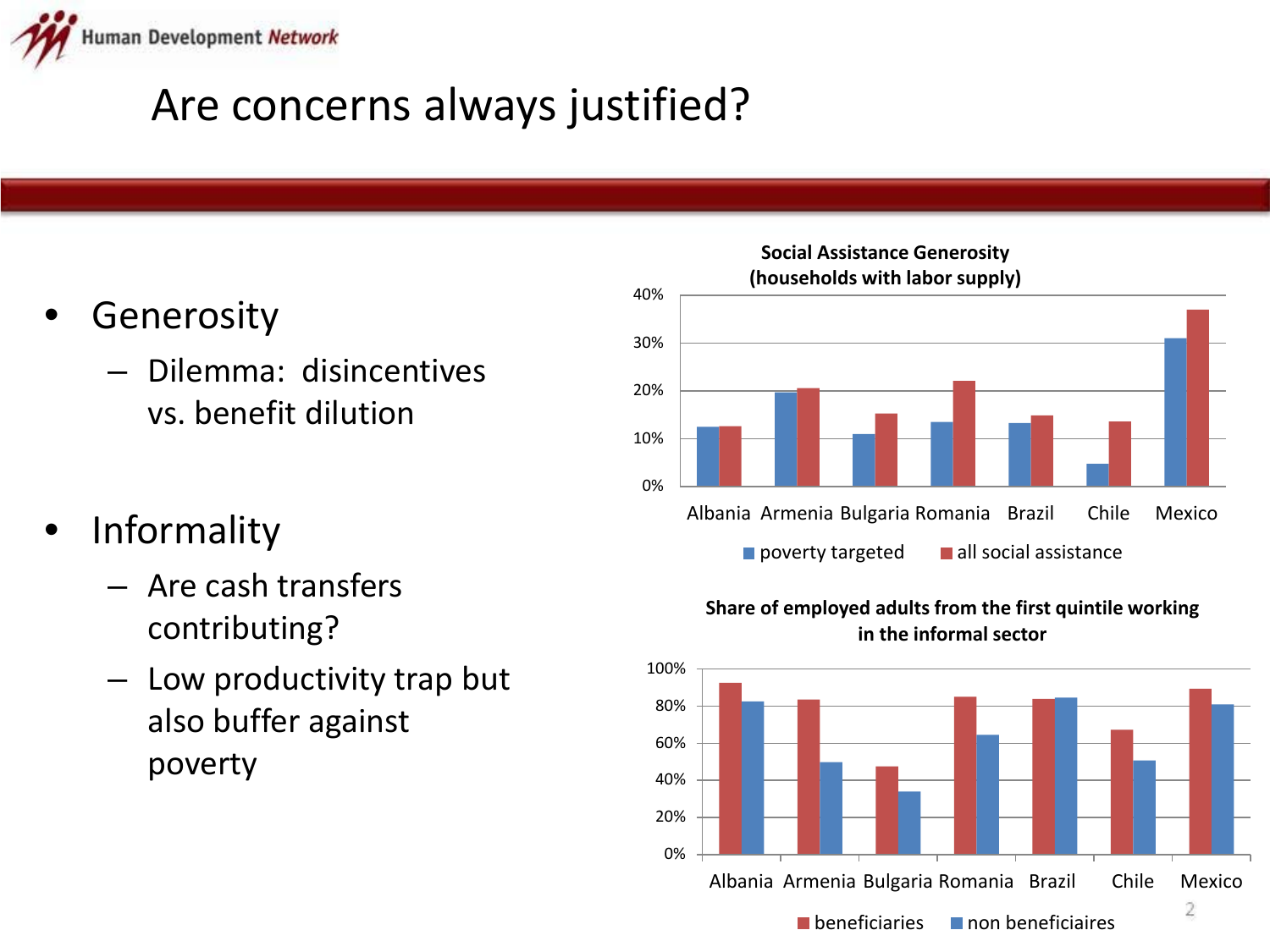

## **Middle Income Countries**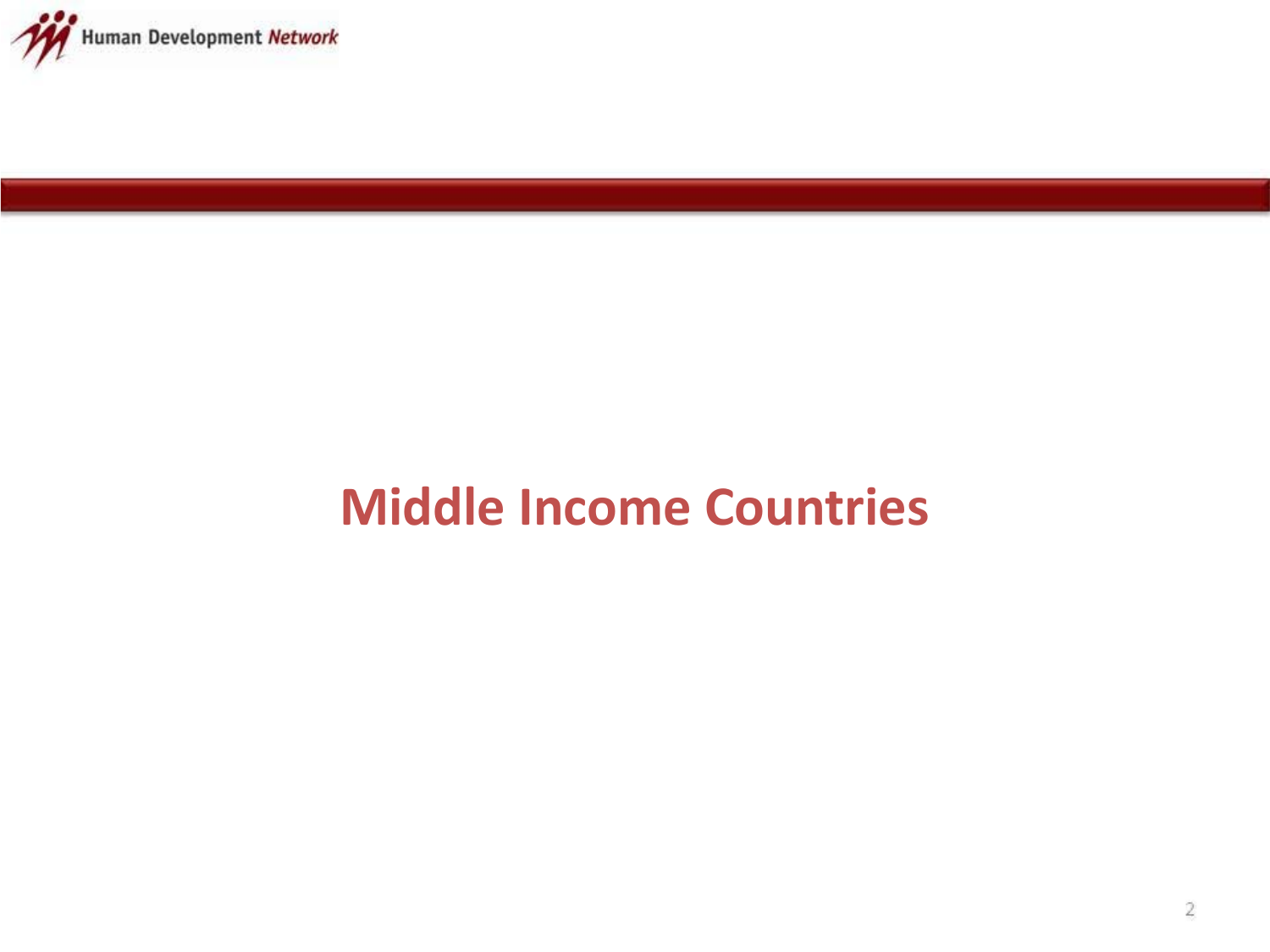

## Europe and Central Asia (ECA)

- Poverty targeted programs (means-tested) introduced in the mid late 90s
- Caseload between 2 and 10 percent of population
- Activation strategy
	- Focus on reducing potential disincentives to work
	- Registration with Public Employment Services (PES) and regular in- person visits
	- In few countries beneficiaries are targeted by subsidized employment programs

|                 | Mandatory<br>registration with PES | <b>Community work</b><br>requirements | Income disregards |
|-----------------|------------------------------------|---------------------------------------|-------------------|
| Albania         | <b>Yes</b>                         | <b>Yes</b>                            | <b>No</b>         |
| Armenia         | <b>Yes</b>                         | <b>No</b>                             | <b>No</b>         |
| <b>Bulgaria</b> | <b>Yes</b>                         | <b>Yes</b>                            | <b>No</b>         |
| Kyrgyzstan      | <b>Yes</b>                         | No.                                   | <b>No</b>         |
| Lithuania       | <b>Yes</b>                         | <b>Yes</b>                            | <b>No</b>         |
| Romania         | <b>Yes</b>                         | <b>Yes</b>                            | <b>Yes</b>        |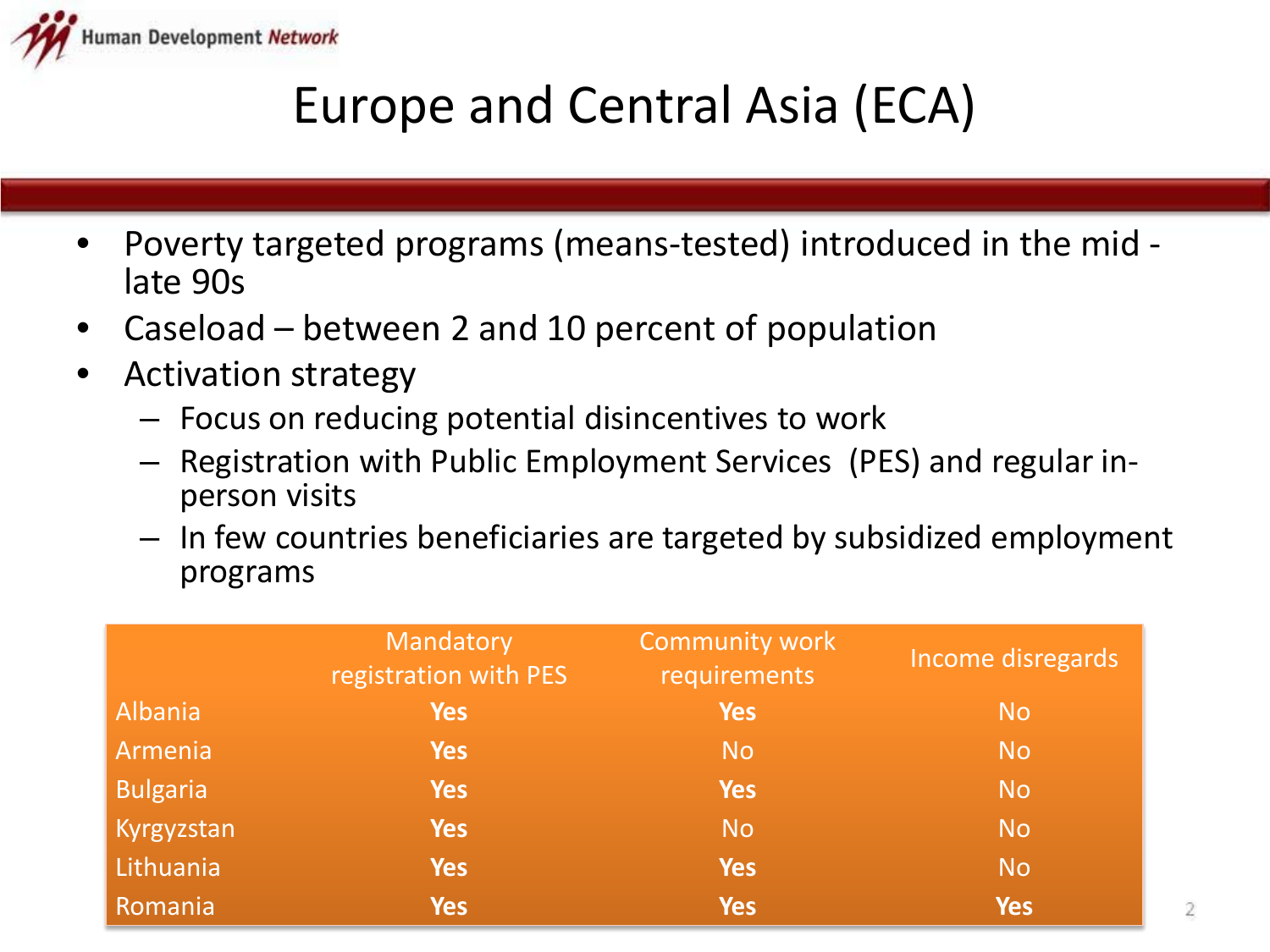

## ECA: mandatory registration with PES

- Eligibility condition (in some cases a six months history is required)
- Beneficiaries cannot refuse job offers / training
- Regular verification of "active status"  $(3 6$  months)
- Sanctions:
	- Suspension of benefits
	- Lose right to apply for benefits for certain time (BG)
- No evidence on outcomes with respect to SA beneficiaries, but existing assessments of PES in ECA point to constraints:
	- PES are understaffed and not well connected to employers (Kuddo, 2009)
	- In Bulgaria the duration of the interview with a "hard-to-serve" client for elaborating an individual plan – about 15 minutes (Shopov, 2012)
	- In Romania evidence of "creaming off" the most qualified candidates for ALMPs - training and retraining, self-employment assistance, etc. (Planas, 2009)
	- In Romania only 3-4% of GMI beneficiaries registered with PES were offered training or jobs (survey data, before crisis)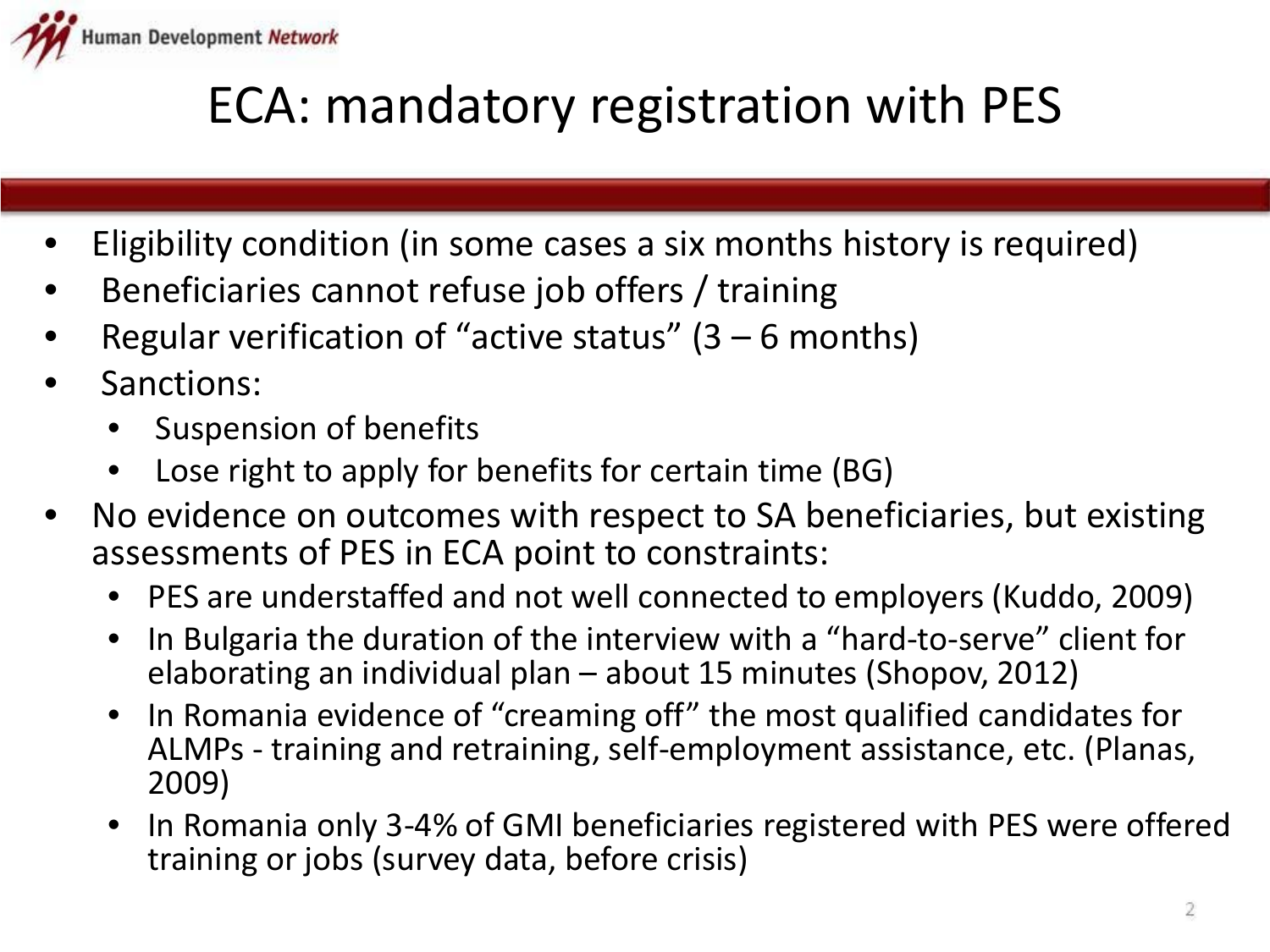

ECA – employment programs targeted to SA beneficiaries

Mainly subsidized employment (AL, BG)

- Bulgaria subsidized employment "From Social Assistance to Employment" (since 2003)
	- 70% quota allocated to GMI beneficiaries
	- May include training or literacy courses
- A mid-term evaluation (Koning et al, 2005) indicates that the impact of the program is rather mixed
	- positive effects on unemployment spell (on average, the program reduced by half the unemployment duration of a participant),
	- increased self-confidence and job-search motivation of beneficiaries
	- positive results for the local communities (creation and maintenance of public goods including social services)
	- gross impact on employment was rather small (8 percent), and the net impact was estimated to be negative
	- the program did not increase the chances of participants to find a regular job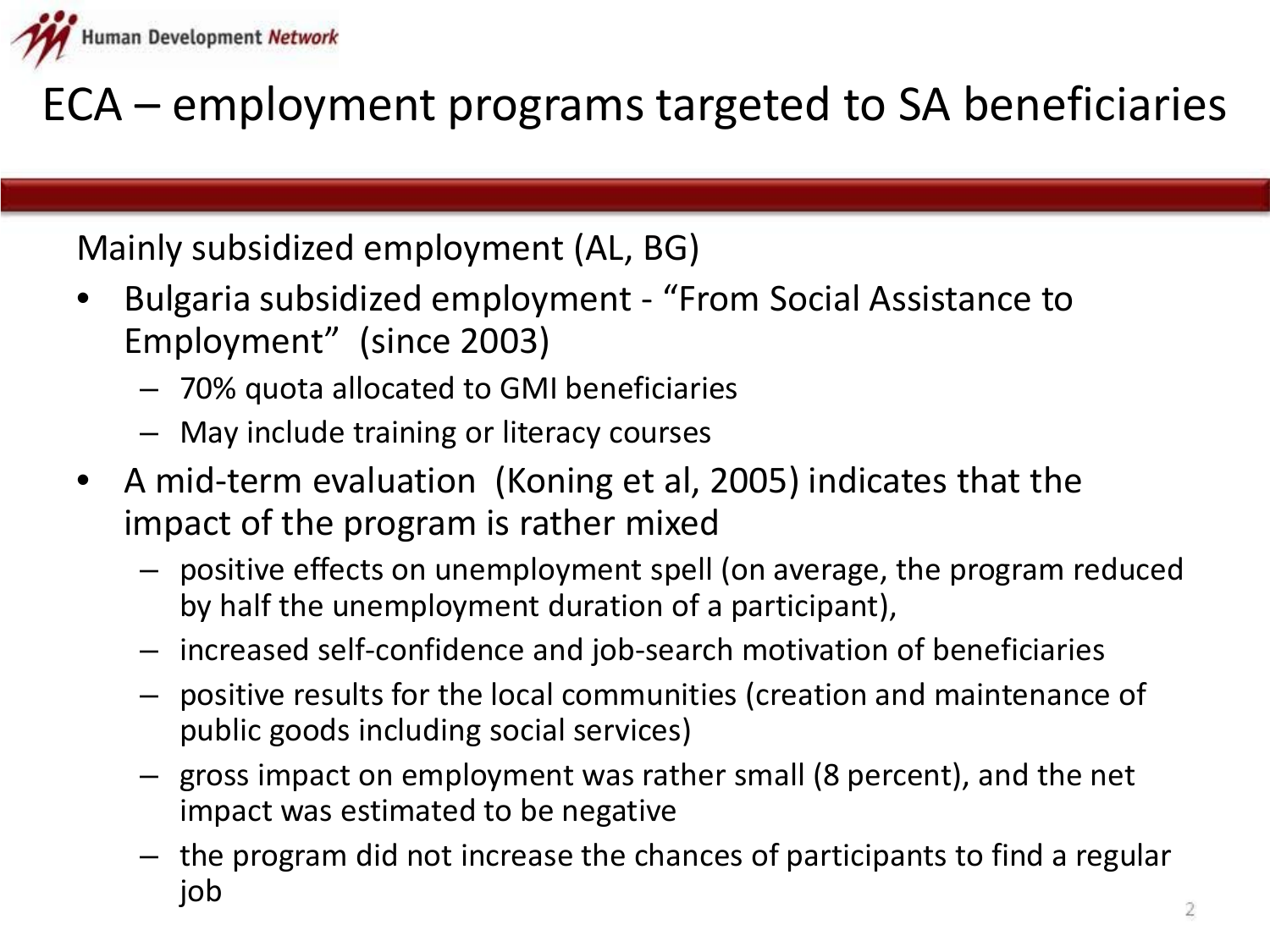

# Latin America

- Conditional Cash Transfers introduced in the late 90s (poverty and human capital)
- Caseload up to 20 percent of population
- Focus on "graduating" beneficiaries (recertification not as frequent as in ECA due to targeting method)
- In 2002 Chile launches a more comprehensive approach (Chile Solidario) to address low take-up of services by the poor
- Colombia follows in 2006 with Juntos (now Unidos)
- Other countries (e.g., Mexico, Nicaragua) start piloting similar approaches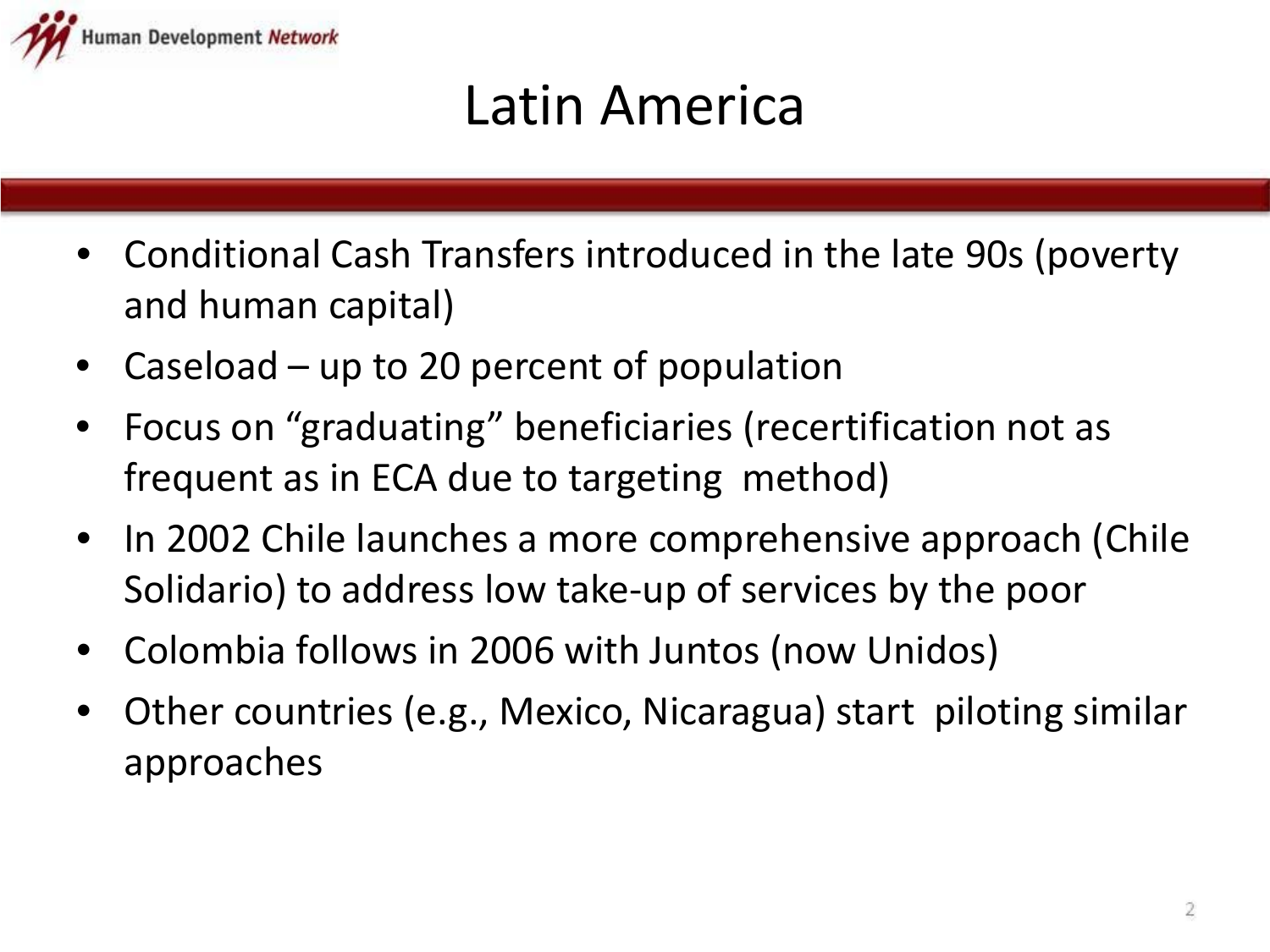

# Core elements of the approach

- Aims to address multiple dimensions of poverty
	- 7-9 dimensions, 45-50 targets (conditions/ goals)
- Time limits for participation (5-6 years)
- Pro-active outreach
- Personalized family counseling intensity and frequency decrease over time
	- In Chile, 21 sessions over a 2 year period (once a week in the first 2 months)
	- In Colombia 6 visits over 5 years in practice (over 10 by design)
- Beneficiary families prepare graduation plans and sign coresponsibility agreements
	- Co-responsibilities are tailored to each family
- Preferential access to social programs and services
- Strong MIS, including mapping of services and gaps in services at local level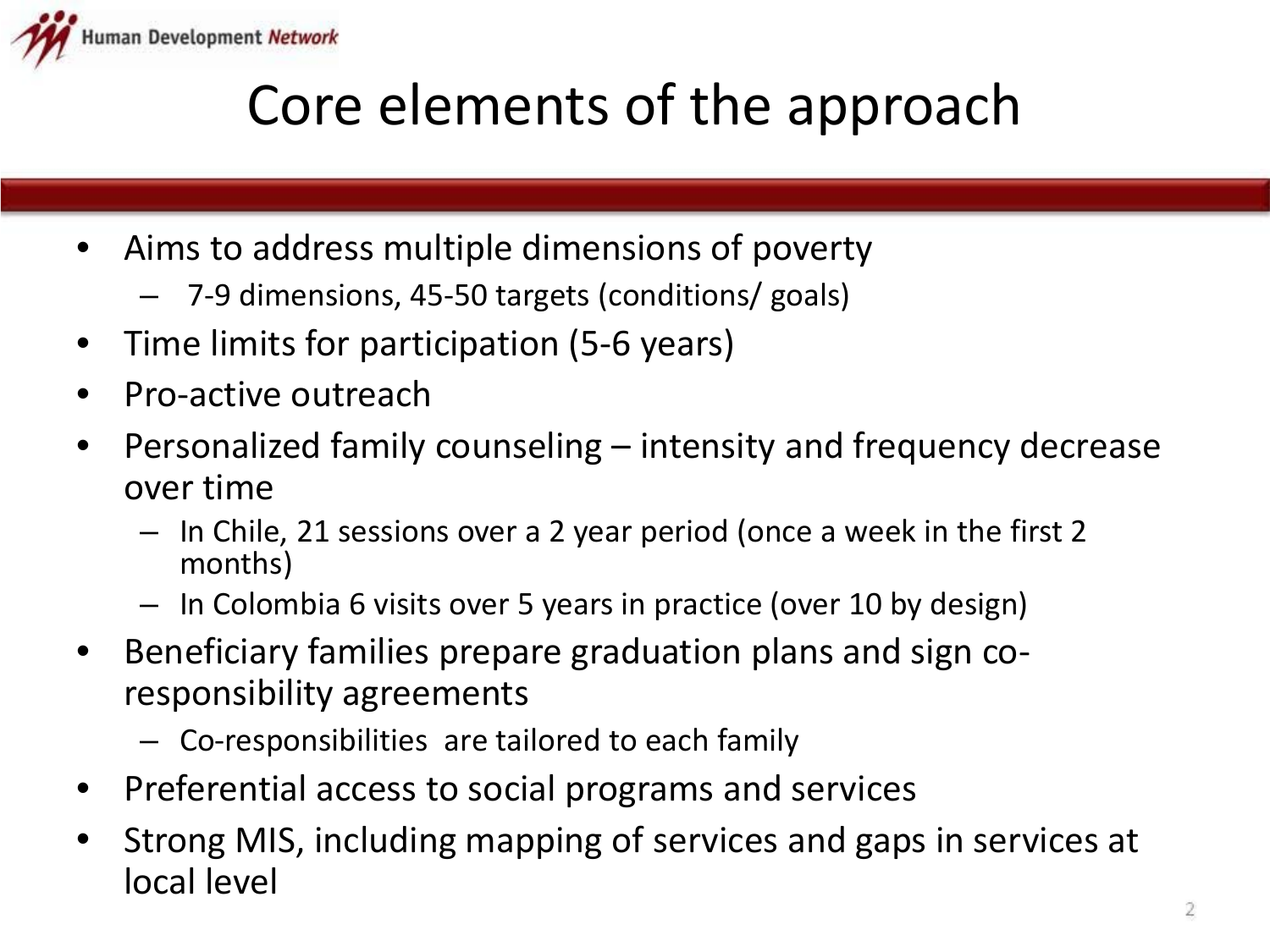

### Colombia Unidos - Dimensions

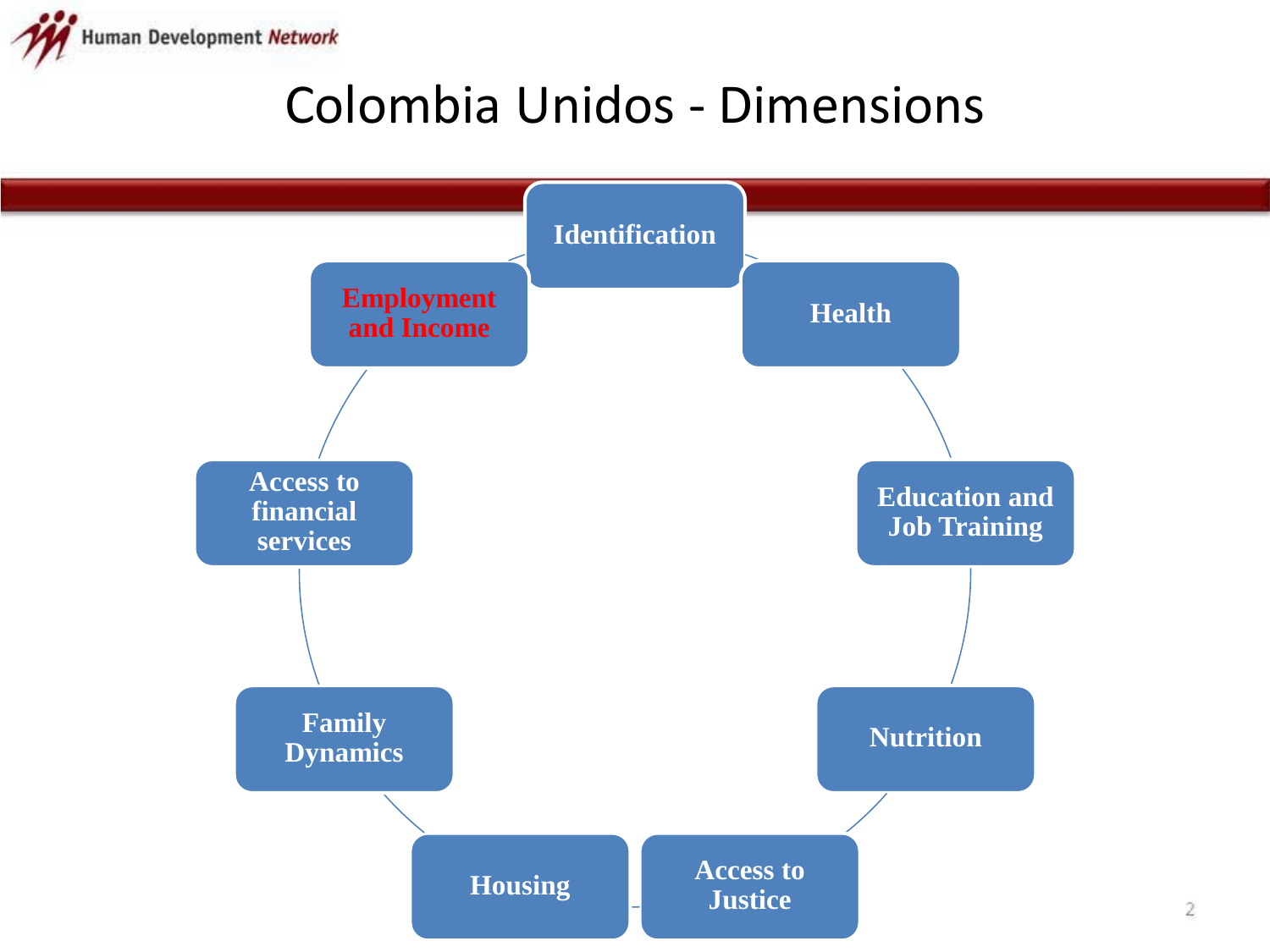

### Colombia Unidos – Family Counseling

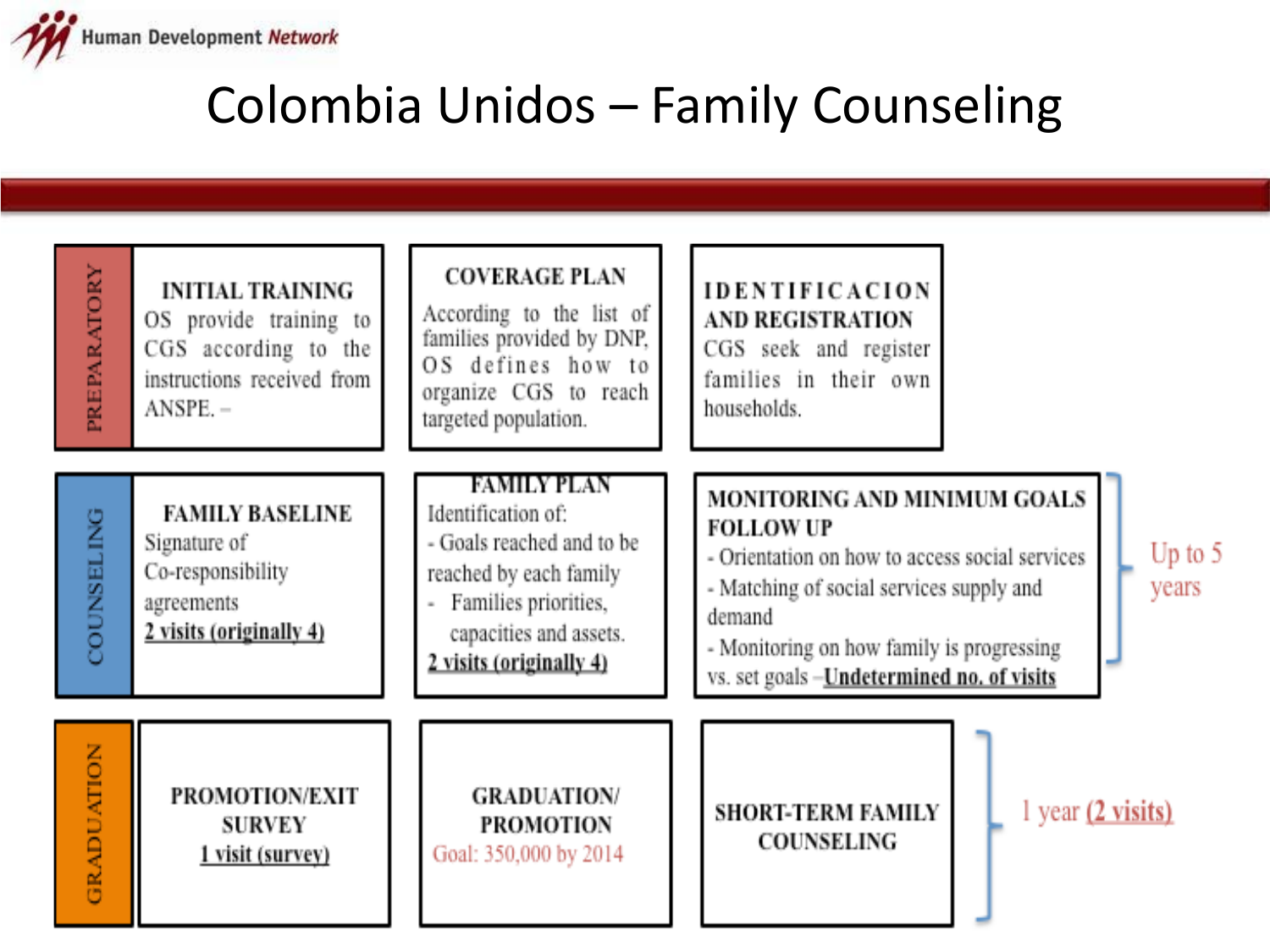

# Activation

- Chile minimum conditions for the Employment dimension
	- At least one adult in the family has steady work and a stable salary
	- No child under 15 leaves school to work
	- Unemployed family members are registered in the municipal employment office
- Both Chile and Colombia: activation strategy based on existing employment services and programs – but scarce supply .
	- In Colombia in 2012 only 4% of the target group of working age adults could access job market intermediation, small business development, or training.
- Evidence:
	- Chile increase take-up of employment services and programs
	- Chile caseload matters for impacts
	- Colombia no impact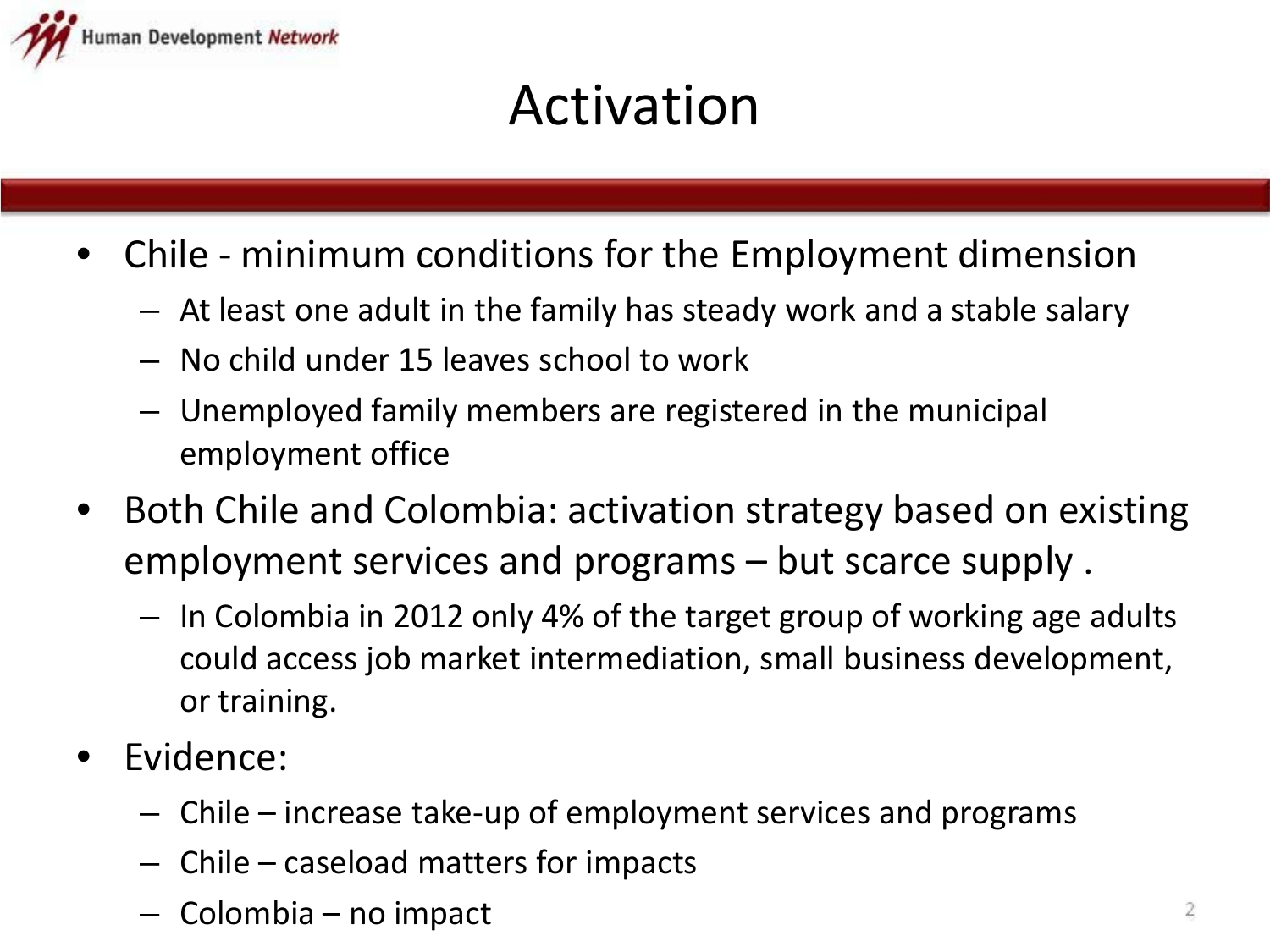

# Middle income countries: emerging patterns

| <b>Poverty Targeted Social Assistance Benefits</b>                                                                                                                                        |                                                                                                                                                                                                                      |  |  |
|-------------------------------------------------------------------------------------------------------------------------------------------------------------------------------------------|----------------------------------------------------------------------------------------------------------------------------------------------------------------------------------------------------------------------|--|--|
| <b>Model A (common in ECA)</b>                                                                                                                                                            | <b>Model B (emerging in LAC)</b>                                                                                                                                                                                     |  |  |
| <b>Distinctive features of SA programs</b>                                                                                                                                                |                                                                                                                                                                                                                      |  |  |
| •Mainly focused on income poverty<br>•Social workers – 'gatekeepers'<br>•Few complementary services/ benefits<br>(others are available on demand)<br>•Standard set of benefits for all    | • Acknowledges multidimensionality of poverty<br>• Active outreach, personalized support,<br>counseling<br>•Complementary services corresponding to<br>dimensions<br>•Based on identified needs, profiling           |  |  |
| <b>Activation/ Graduation Strategies</b>                                                                                                                                                  |                                                                                                                                                                                                                      |  |  |
| •Graduation based on income threshold<br>• Frequent recertification<br>•Focus on reducing disincentives to work<br>•Standard conditionalities for all<br>•Mandatory registration with PES | •Graduation based on "minimum conditions"<br>• Phased graduation (time limits and phases)<br>•Remove barriers, increase access<br>•Agreements, tailored co-responsibilities<br>•Preferential access<br>•Family focus |  |  |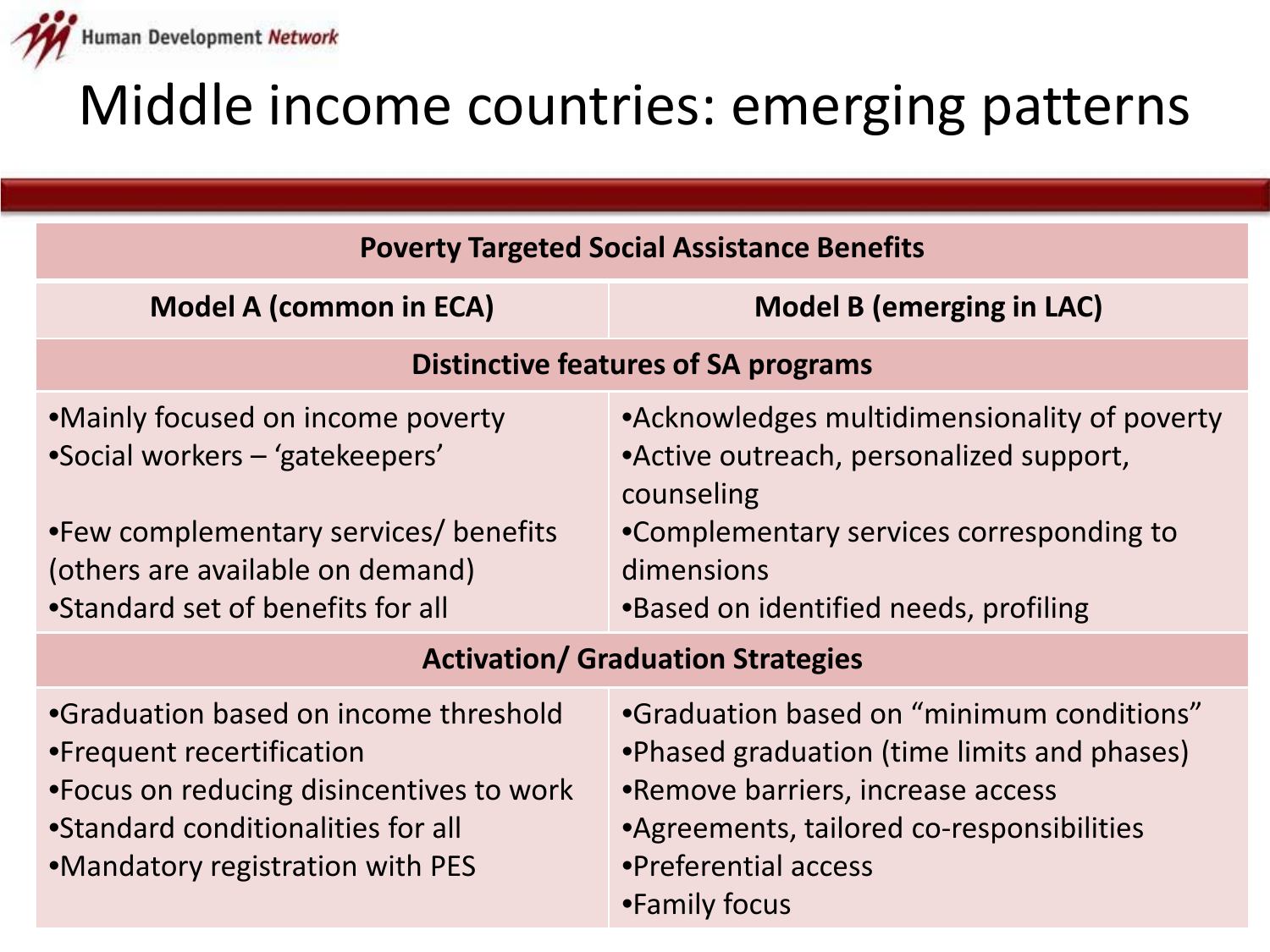

# Middle income countries: emerging patterns

|                                                                                                                            | <b>Employment – supply of services</b>                                                                                                                                    |  |
|----------------------------------------------------------------------------------------------------------------------------|---------------------------------------------------------------------------------------------------------------------------------------------------------------------------|--|
| • Relatively well established PES, but low<br>capacity<br>•Weak efforts to identify and fill the gaps<br>in service supply | •Emerging PES<br>•Fragmentation<br>•The state explicitly assumes the responsibility<br>to identify and fill the gaps in service supply for<br>beneficiaries               |  |
| <b>Governance</b>                                                                                                          |                                                                                                                                                                           |  |
| •Accountability based on rules<br>•Social assistance and labor market<br>programs are rather disconnected                  | •Accountability based on performance<br>•Inter-institutional and across government<br>levels coordination, agreements, financial<br>incentives<br>•Information management |  |
| <b>Trends</b>                                                                                                              |                                                                                                                                                                           |  |
| •One stop-shops (e.g., piloted in AR)<br>•MIS development and integration                                                  | •Adaptation/ Customization of Solidario across<br>countries<br>•Strengthening PES                                                                                         |  |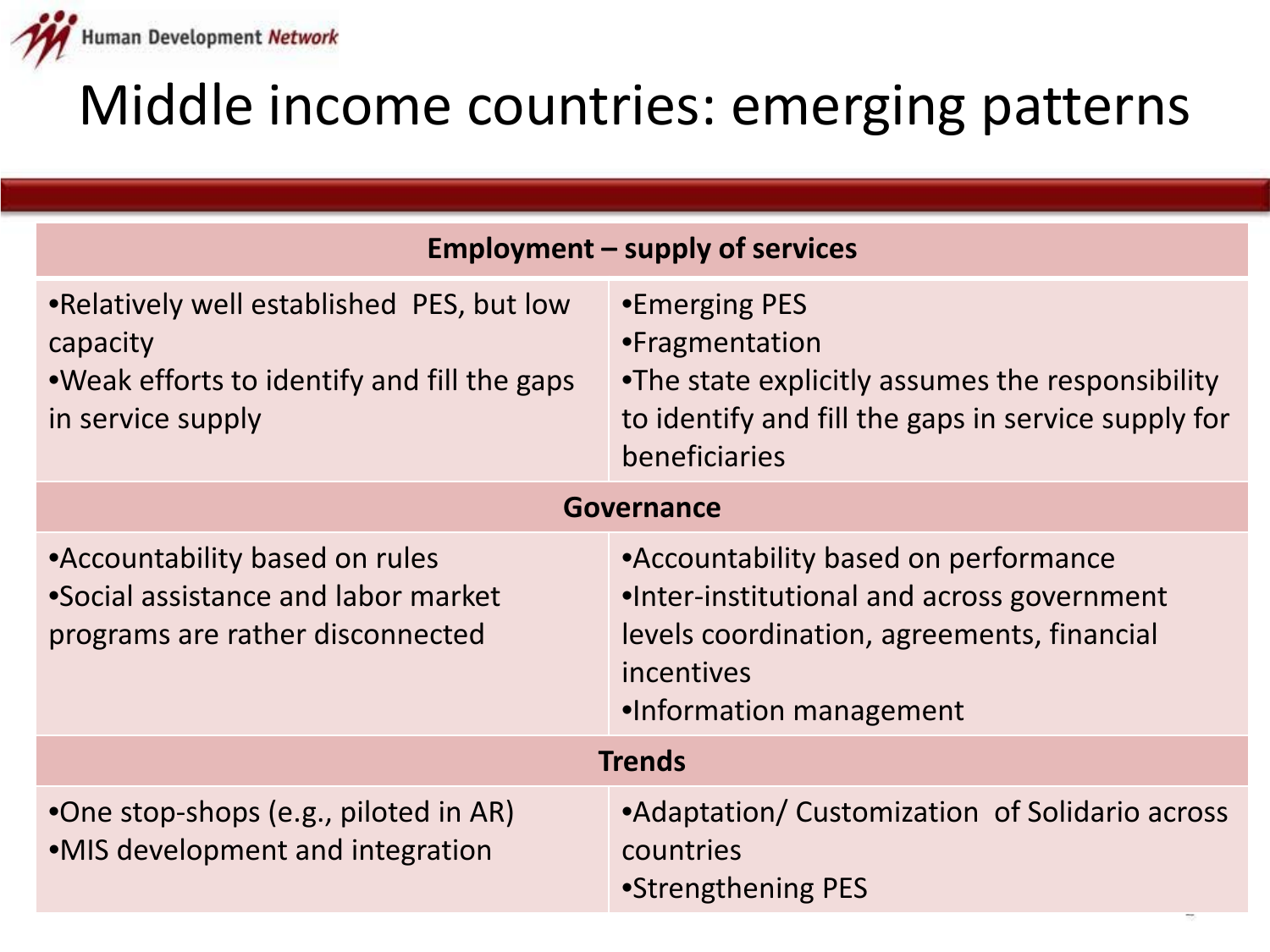

## **High informality and rural poverty contexts**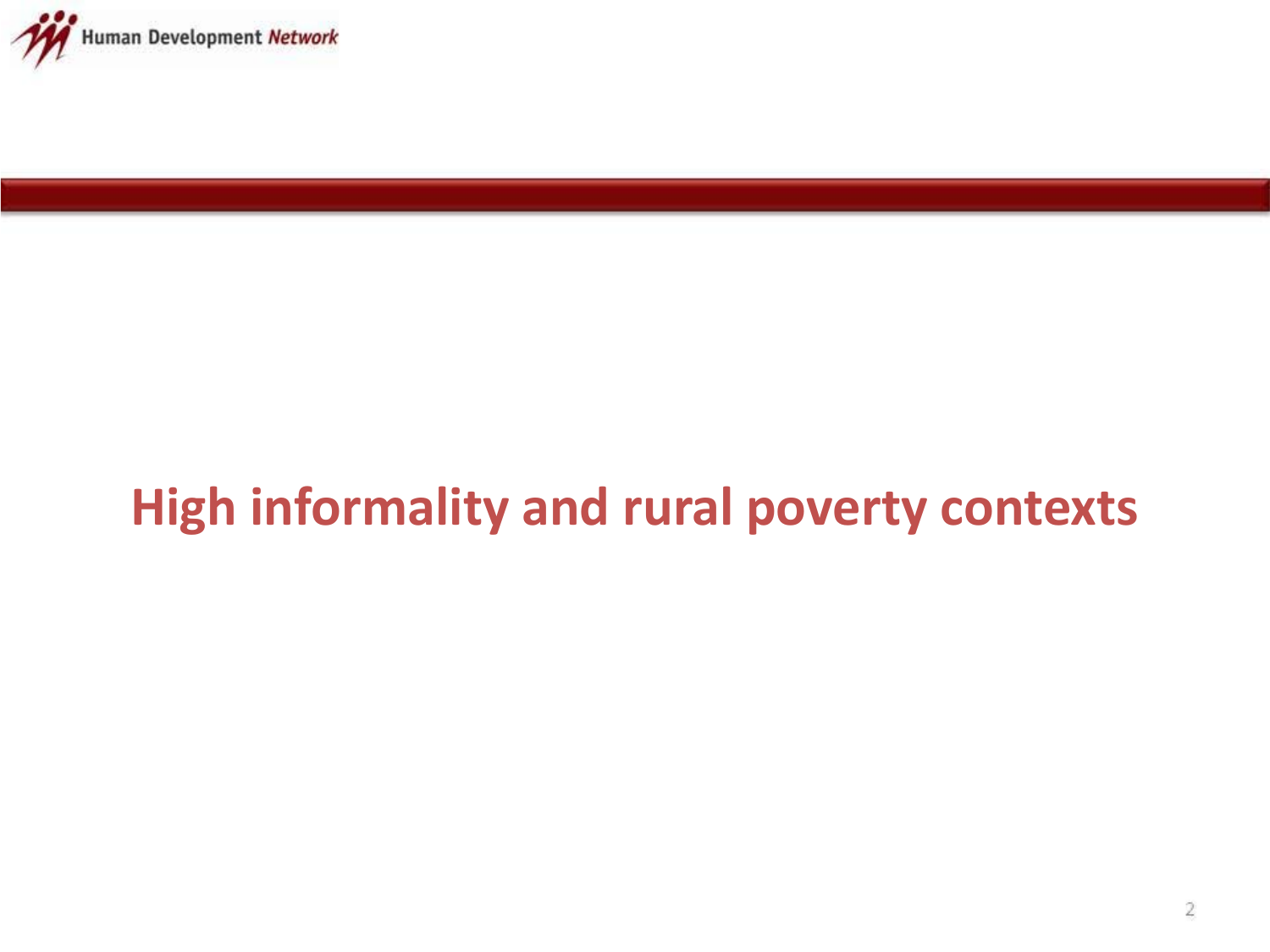

#### Comprehensive/ Productive Packages

- Focus on managing risks and improve livelihoods via self-employment
- Provide access to capital and technical support
- The CGAP (Consultative Group to Assist the Poor) graduation model
	- Also an effort-intensive, proactive outreach model
	- Package of benefits and services provided over 24 months:
		- (i) consumption support (cash benefits), (ii) encouraging savings, (iii) asset transfer, and (iv) skills training and regular coaching
	- Weekly visits over 18 to 24 months
	- At the end of 24 months, beneficiaries referred to micro-finance institutions
- 10 pilots programs in 8 countries around the world (Haiti, India, Pakistan, Peru, Yemen, Honduras, Ethiopia and Ghana), and Bangladesh
- Preliminary results from impact evaluations are positive (India, Bangladesh)
- Positive results are also observed for comprehensive packages combining cash transfers, investment grant s, and vocational training in Nicaragua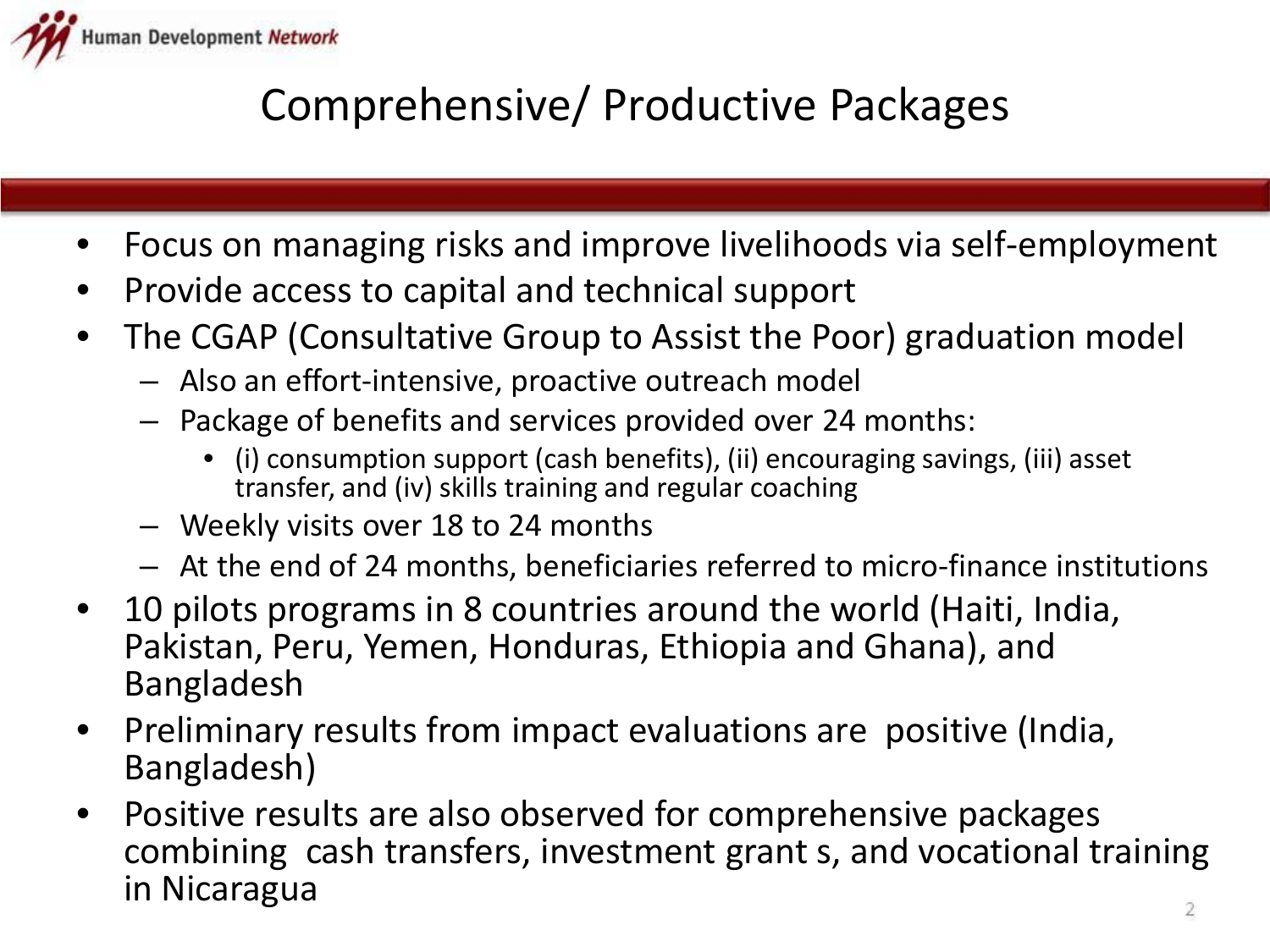

# The CGAP graduation model